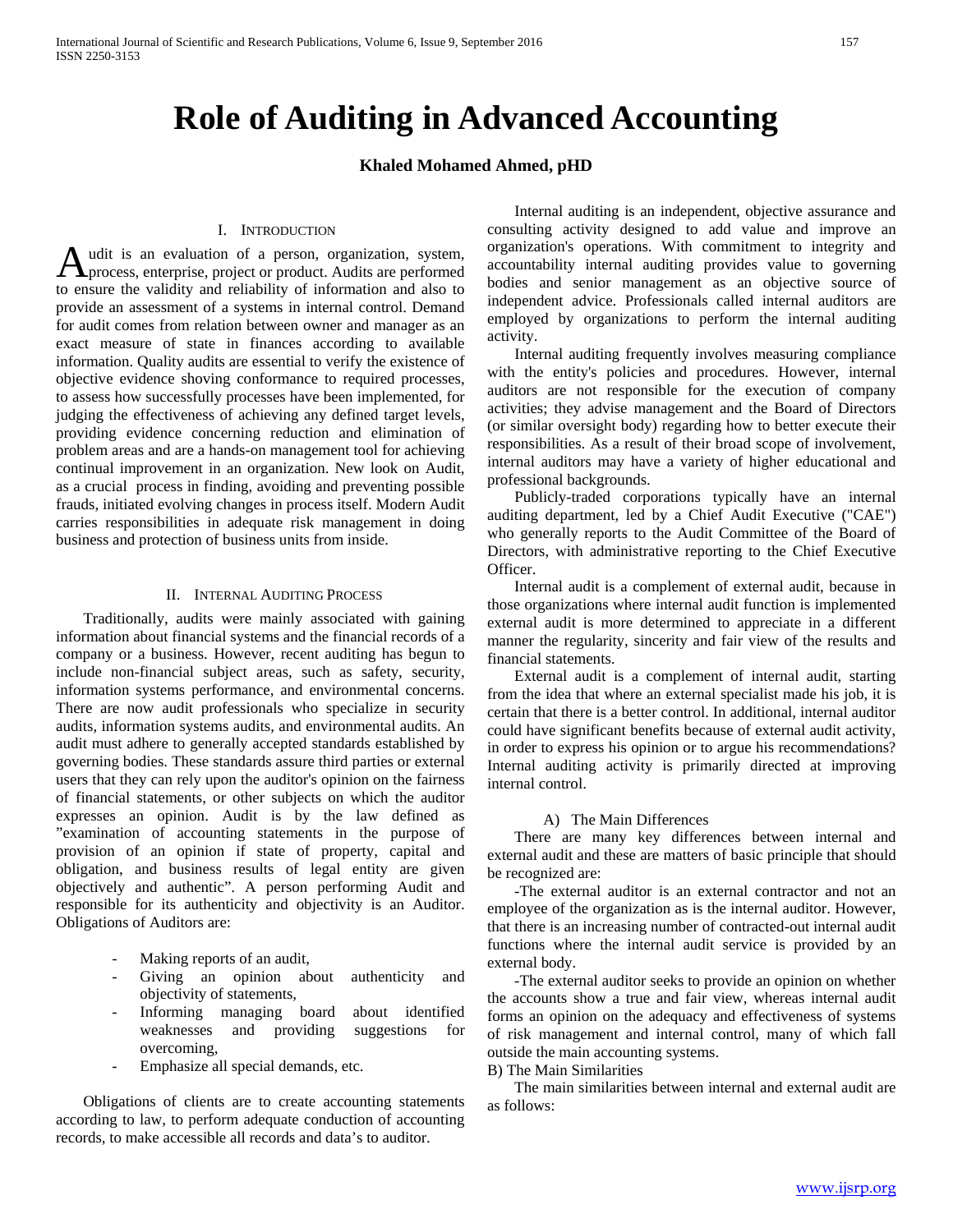- Both the external and internal auditor carry out testing routines and this may involve examining and analyzing many transactions.
- Both the internal auditor and external auditor will be worried if procedures were very poor and/or there was a basic ignorance of the importance of adhering to them.
- Both tend to be deeply involved in information systems since this is a major element of managerial control as well as being fundamental to the financial reporting process.
- Both are based in a professional discipline and operate to professional standards.
- Both seek active co-operation between the two functions.
- Both are intimately tied up with organization's systems of internal control.
- Both are concerned with the occurrence and effects of errors and misstatement that affect the final accounts.
- Both produce formal audit reports on their activities.

 It should be clear that the external audit role is really much removed from the considerations of the internal auditor both in terms of objectives and from scope of work. External audit is a legal requirement for limited companies and most public bodies, while internal audit is not essential for private companies and is only legally required in parts of public sector.

 Internal audit may be charged with investigating frauds and, although the external auditors will want to see them resolved, they are mainly concerned with those that materially affect the final accounts. Internal auditors cover all the organization's operations whereas external auditors work primarily with those financial systems that have a bearing on the final accounts.

 External auditors have a great influence on the audit activities, including conferring with management and their recommendations for improvement to internal controls. They provide important feedback on the efficiency of the internal control system. The most important being independence the auditor must have in relation to the organizations he/she is auditing, and attaining the adequate training and proficiency to perform an audit.

 Internal auditors, on the other hand, evaluate and provide reasonable assurance of risk management and decide if internal control systems are implemented as intended to allow the organization's goals to be met. They report on deficiencies in the internal controls, issues involving risk management, and provide recommendations on how to improve these areas.

 Security is also an area of expertise an internal auditor may have when employed by an organization. An internal auditor examines the security involving sensitive information that must be kept inside the organization.

 The major difference between internal and external auditors is amounting of experience and expertise each hold. Internal auditors seem to obtain knowledge specifically have about the organizations to which they are employed. External auditors have specific guidelines and laws to abide by, which requires them to obtain vast amounts of knowledge, of many different types of accounting methods, controls, and more importantly, uncommon entities and environments.

# III. THE INTERNAL AUDIT FUNCTION IN BANKS

 Effective internal audits function independently and objectively evaluate the quality and effectiveness of a bank's internal control, risk management and governance processes, which assists senior management and the Board of Directors in protecting their organization and its reputation**.**

 The internal audit function plays a crucial role in the ongoing maintenance and assessment of a bank's internal control, risk management and governance – areas in which supervisory authorities have a keen interest. Furthermore, both internal auditors and supervisors use risk based approaches to determine their respective work plans and actions.

 While internal auditors and supervisors each have a different mandate and are responsible for their own judgments and assessments, they may identify the same or similar/related risks. Providing consulting services to senior management on the assessment or development of internal controls is often a costeffective way of ensuring that management makes informed decisions. This role as a trusted advisor to senior management, while valuable, should be performed in a way that does not compromise the independence and objectivity of the internal audit function. This requires that internal auditors should not assume management responsibility when providing consulting services or design and/or implement internal controls.

 Although the need for objectivity and impartiality is of particular importance for the internal audit department in a banking institution, this does not exclude the possibility that this department, too, may contribute to advisory and consultancy activity, if the independence of analyses and evaluations is ensured.

 Some banks have also introduced a system of evaluating their activities, which does not replace, but supplements the function of the bank's internal audit. This is a formal and documented process whereby management and employees analyze their activities and evaluate the effectiveness of the related internal control procedures. Internal audit has several aims and principles which it is necessary to adhere to.

 It is the board of directors of the bank, however which bears final responsibility that the bank's management applies an appropriate and effective system of internal control, a system of evaluating banking activity risk and risks concerning bank capital, appropriate methods of monitoring compliance with laws, measures and internal procedures.

 The management must ensure an organizational structure that clearly defines powers and responsibility. It is responsible for risk management, proposing suitable internal control mechanisms and monitoring their adequacy and efficiency. Internal audit is a part of the repetitive monitoring of the internal control systems of the bank and its procedures for evaluating internal capital. As such, it assists management and the board of directors in the effective performance of their responsibility as outlined above.

 Every bank should have an internal audit department on which – with regard to the volume and nature of its activities – it can rely. In smaller banks internal audit is often provided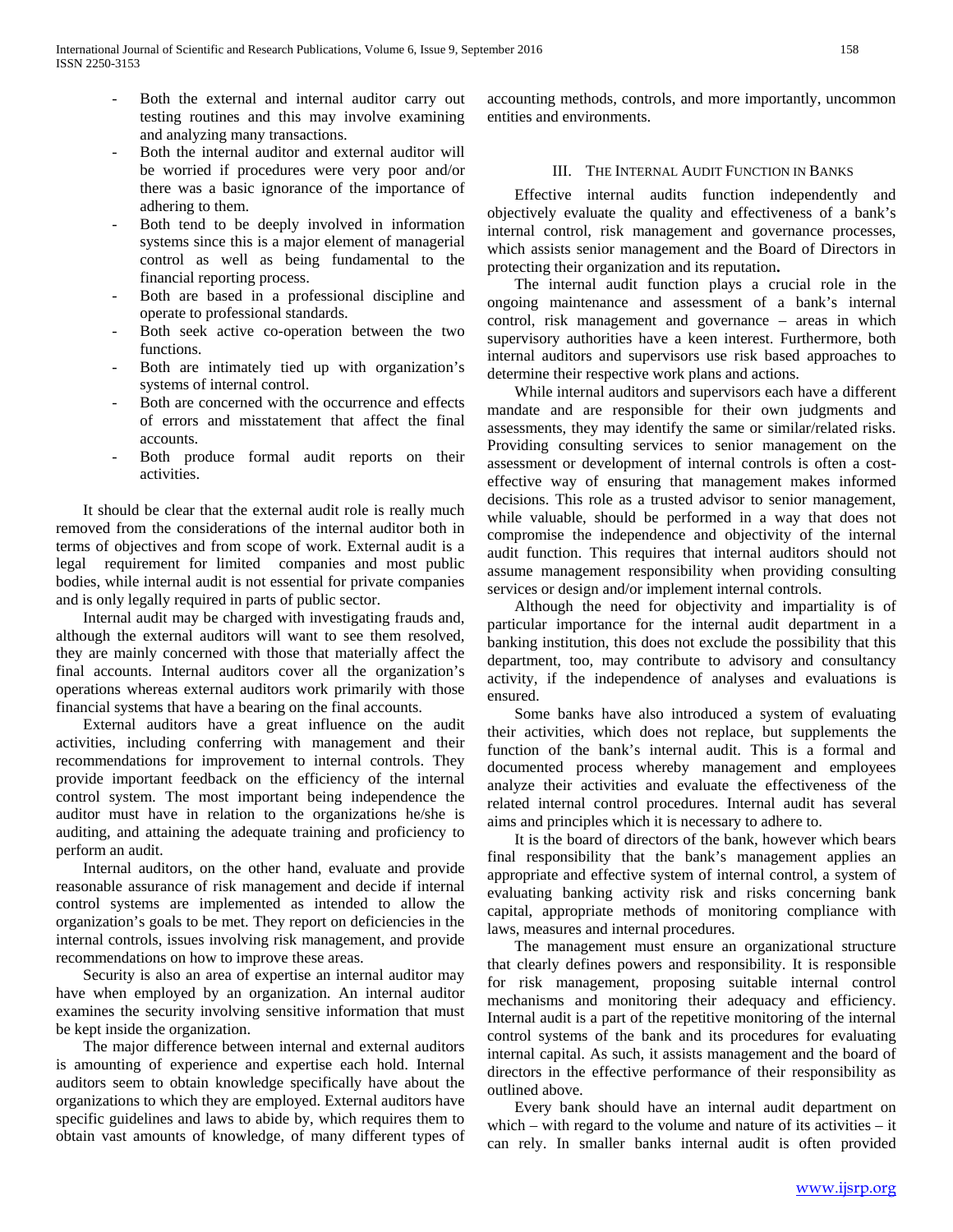externally. The internal audit department in a banking institution must be independent from the activities which it controls and must likewise be independent from the day-to-day internal control processes. In this way it is guaranteed that this department performs its activities objectively and impartially.

 Internal audit must be objective and impartial, meaning that it should perform its activity free of doubts and interference. Members of the internal audit team may not participate in the bank's operations or in the selection and implementation of internal control systems. The professional competence, as well as internal motivation and systematic professional development of each internal auditor are essential factors for the correct functioning of the whole internal audit department of the bank. The professional competence of the department's employees must always be ensured, as must their regular training.

 Each activity and each of the bank's subjects (i.e. its subsidiaries or branches) should fall within the scope of the internal audit. None of the bank's activities or any of its subjects may be excluded from an internal audit examination. The internal audit department should have access to the bank's records including and information and minutes from meetings of the advisory or decision-making bodies of the bank, where this is relevant would regard to the performance of the internal auditors' activity.

 Almost a half of global respondents indicated that their internal audit functions perform annual updates, or none at all, leaving themselves unprepared for events that could crop up throughout the year including transactions, new product launch or retirement, new market entry, patent expiry and litigation

 Banking supervisory authorities should evaluate the work of a bank's internal audit department and, where satisfied with their work, may rely on the internal audits findings in identifying areas of potential risk. Bank audit bodies issue various measures concerning banking internal control systems. However, the scope of these measures varies from country to country, though in general covers the basic principles of a suitable control system in the fields of bank capital, credit risk management, and other risk.

IV. IMPROVEMENT OF THE RISK MANAGEMENT PROCESS

 Internal audit risk assessments, regulatory requirements and enterprise risk assessments are the top three drivers of the audit plan, and internal audit is playing a more prominent role in organizational issues, such as major capital projects IT systems implementations, mergers and acquisitions and material contracts . Technology also remains a key area of focus for internal audit functions, comprising the big part of current audit plan.

 Improving the risk assessment process is the number one priority of CAEs and stakeholders alike. Identifying risks that are truly significant to the business is the first step to effective risk management and monitoring. Today's internal audit functions are focused on enterprise-wide risk coverage, leadership engagement and direct linkage to strategy to increase the relevance of the risk assessment. As well, most leading organizations are incorporating a quantitative component

 Nearly half of global respondents indicated that their internal audit functions perform annual updates, or none at all, leaving themselves unprepared for events that could crop up throughout the year including transactions, new product launch or retirement, new market entry, patent expiry and litigation. The key risks should then be incorporated into the internal audit plan, which must be risk-focused and relevant to operations. The results of such an internal audit plan provide the Audit Committee with a pertinent assessment on the strength of the internal control environment, which facilitates them in providing an opinion on the adequacy of internal controls.

 As the role of the internal auditor evolves and stakeholder expectations rise, internal audit functions increasingly require competencies that exceed the more traditional technical skills, such as the ability to team with management and business units on relevant business issues. Two main approaches that internal audit functions can take to attract the right capabilities include an auditor rotation program across business units or functions in other parts of the organization and a guest auditor program for high-performing employees from other parts of the business to gain internal audit experience.

 If the bank's supervisory authority is satisfied with the internal audit department's work, it may use the internal auditors' reports as the primary mechanism for identifying the bank's potential problems or fields of potential risks that the auditors have not yet controlled. Banking supervisory authorities should organize regular meetings of the managers of the internal audit departments of various banks. Individual department managers may at these meetings exchange knowledge and opinions on topics of common interest in their banking sector.

 In general it is recommended that banks, in particular those with complex activities have a standing audit committee. Also the subsidiaries of a bank may then consider the suitability of such a committee in the framework of their boards of directors. In setting up such a committee the bank's board of directors should set out, in writing, the powers, responsibility and duties of the audit committee, as well as the form of reporting, for the committee who is to prepare for the board of directors. The board of directors should regularly update this written document.

# V. CHANGING ROLE OF INTERNAL AUDIT IN MODERN TIMES

 Because of higher and more frequent frauds the managements and senior executives are increasingly concerned about the vulnerability and exposure of their businesses/ organizations to frauds and whether or not they are adequately protected. It has come to clear that more than half the frauds were detected by internal audit reviews. This brings into focus the role of internal audit in fraud risk management.

 As the mandate and role of internal audit continue to evolve, managements are increasingly counting on internal audit functions in their efforts for managing fraud risks and keeping organizations protected. Increasingly, the internal audit function is not to monitor and detect but also to investigate fraud incidences when they arise. The role of internal audit in fraud risk management by way of preventing, detecting and investigating fraud has amplified as a result of economic uncertainty and increased focus of certain organization's management on fraud risks. As fraud has a number of negative impacts on organizations – financial and reputational – it is